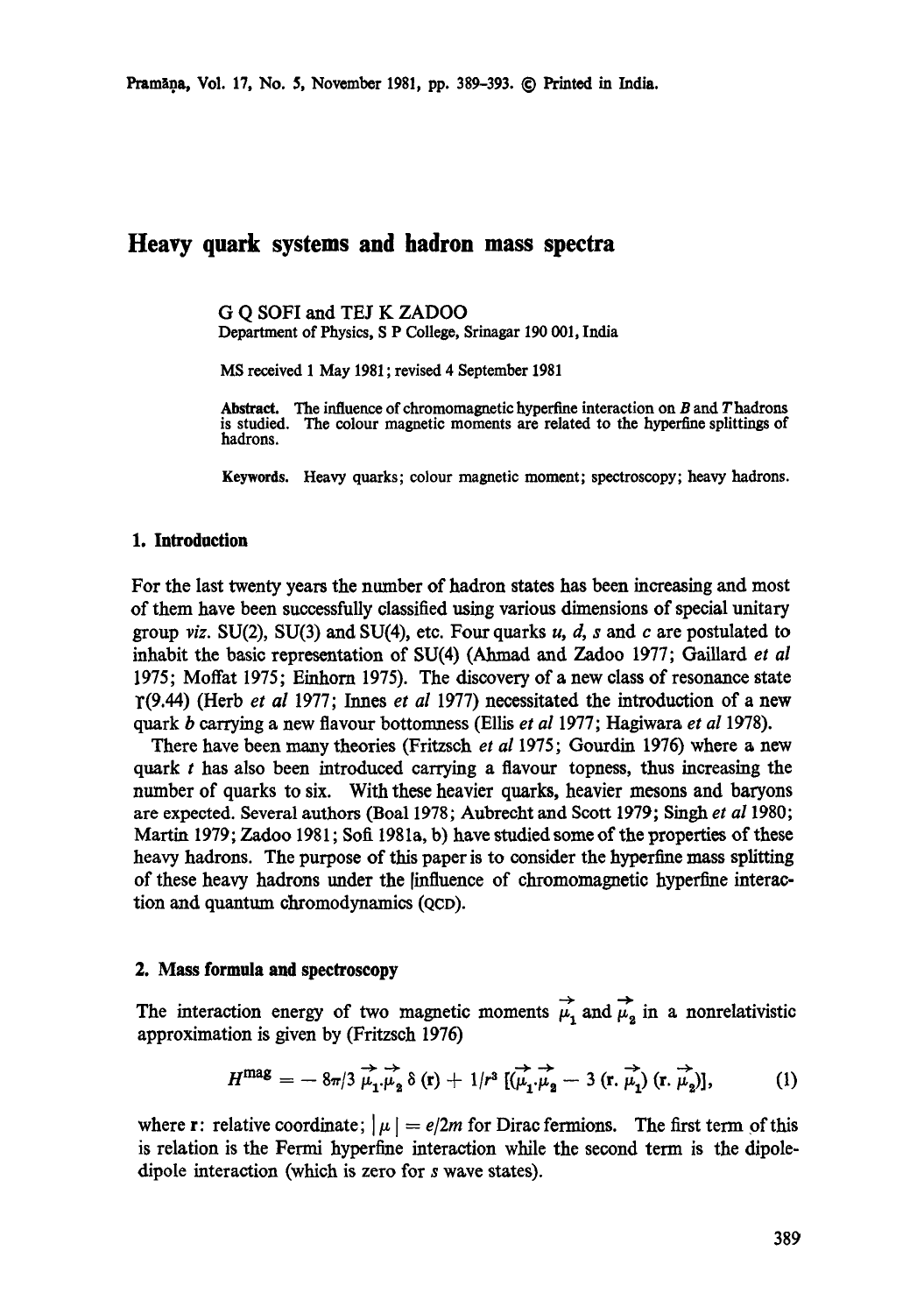This interaction can be applied to study the chromomagnetic forces between the quarks if one makes the following substitution:

$$
a = -\frac{e^2}{4\pi} = -\frac{4}{3}k \text{ (in case of mesons)}
$$
  

$$
a = -\frac{2}{3}k \text{ (in case of baryons)}.
$$
 (2)

Adopting the QCD inspired picture that the spin-spin forces of the constituents are proportional to their colour magnetic moments (Fritzsch 1976; Atmaad and Soft 1979) and the electromagnetic mass difference of baryons is also caused by the magnetic hyperfine interaction (Minamikawa *et al* 1966) the mass splitting of hadrons can be studied using the above relations. One observes from the above that the mass splitting between pseudoscalar states and vector states of bottomed  $(B)$  and topped  $(T)$  hadrons decreases rapidly with the increasing mass. Following  $(1)$  and assuming that only the chromomagnetic Fermi interaction contributes we write for the states composed of the same set of quarks

$$
M = M_0 + \xi \left\langle \sum_{i > j} \lambda_i \lambda_j \, \mathbf{S}_i \cdot \mathbf{S}_j \right\rangle, \tag{3}
$$

where  $\xi$  is a positive parameter, depending on the space parts of the wave functions, and  $\lambda_i$  is the chromomagnetic moment of the quark which is assumed to be proportional to the electromagnetic moment divided by the quark charge (Fritzsch and Minkowski 1980). Further the isospin symmetry requires  $\lambda_{\mu} = \lambda_{d}$ .

Applying (1) and (3) for baryons  $\Sigma_b^{*0}$ ,  $\Sigma_b$  and  $\Lambda_b$  we have

$$
M = M_0 + \xi \langle \lambda_u^2 s_u \cdot s_d + \lambda_u \lambda_b (s_u \cdot s_b + s_d \cdot s_b) \rangle. \tag{4}
$$

The wave function for the  $\Sigma_b^0$  and  $\Sigma_b^{*0}$  state contains the  $(u, d)$  quark system in an  $I = 1$  state. Consequently the spins are aligned, and we have  $s_u \cdot s_d = + \frac{1}{4}$ .

Then we find that  $s_b$ .  $(s_u + s_d) = -1$   $(\Sigma_b^0)$  and

$$
s_b \cdot (s_u + s_d) = + \frac{1}{2} (\Sigma_b^{*0}).
$$

We get then

$$
M_{\sum_{b}^{0}} = M_{0} + \xi \left[ \lambda_{u}^{2} \frac{1}{4} + \lambda_{u} \lambda_{b} \cdot (-1) \right]
$$
  
\n
$$
= M_{0} + \xi \lambda_{u}^{2} \left( \frac{1}{4} - \rho \right)
$$
  
\n
$$
M_{\sum_{b}^{*0}} = M_{0} + \xi \left[ \lambda_{u}^{2} \left( \frac{1}{4} + \lambda_{u} \lambda_{b} \cdot \frac{1}{2} \right) \right]
$$
  
\n
$$
= M_{0} + \xi \lambda_{u}^{2} \left[ \frac{1}{4} + \frac{1}{2} \rho \right],
$$
  
\n(6)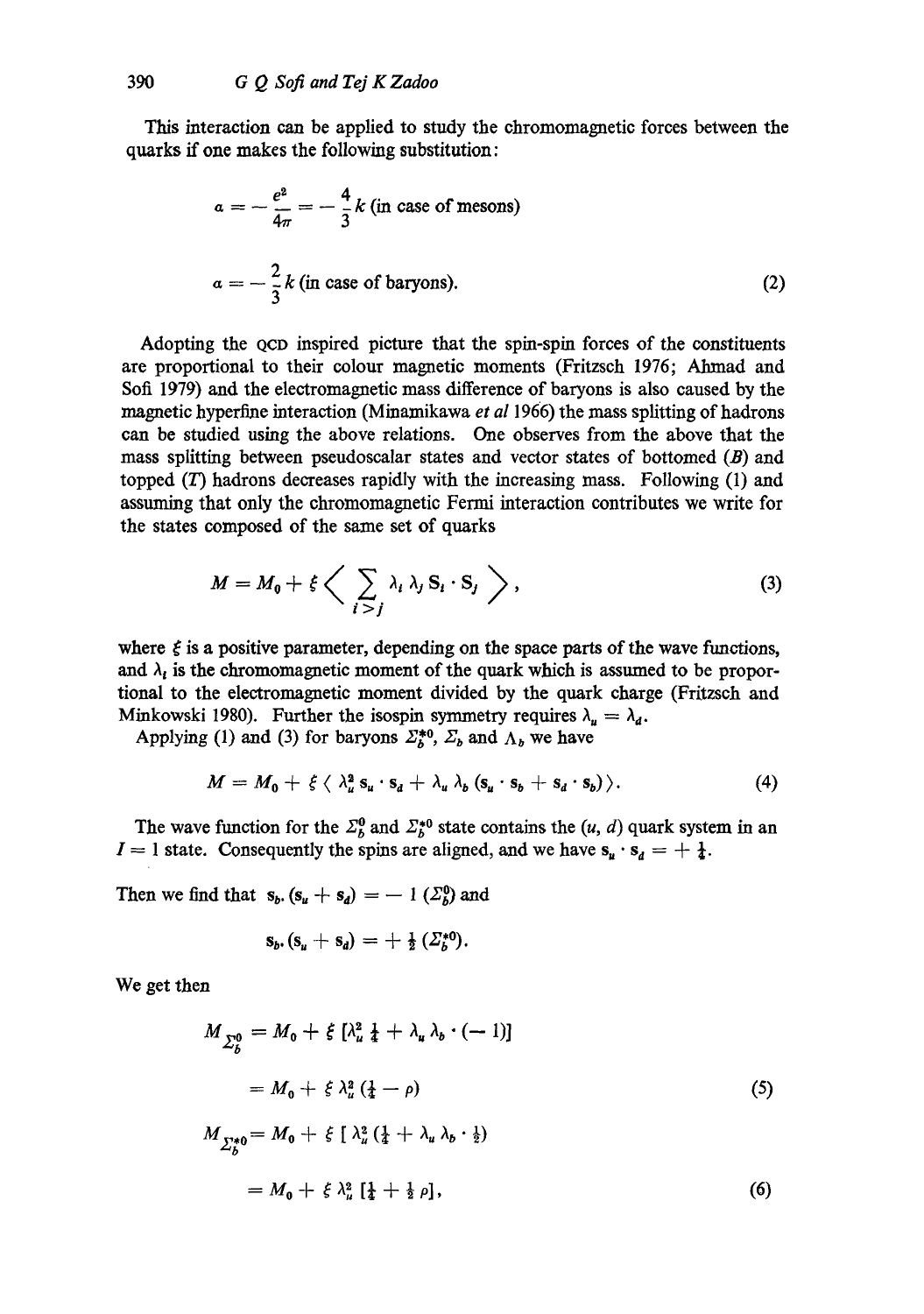where we have introduced the ratio  $\rho = \lambda_b/\lambda_a$ , the ratio of the colour magnetic moments of b and u quarks. In the  $\Lambda_b$  state the u, d system has  $I=0$ ; consequently the spins are antiparallel, then  $s_u \cdot s_d = -\frac{3}{4}$  and  $s_b \cdot (s_u + s_d) = 0$ .

Hence

$$
M_{\Lambda_b}=M_0+\lambda_u^2\,\xi\,(-\tfrac{3}{4}).\tag{7}
$$

From  $(5)$ ,  $(6)$  and  $(7)$ , we have

$$
\frac{\lambda_u}{\lambda_b} = \frac{1}{\rho} = 1 + \frac{3}{2} \frac{M_{\Sigma_b^0} - M_{\Lambda_b}}{M_{\Sigma_b^{*0}} - M_{\Sigma_b}}.
$$
\n(8)

Similarly for the charm sector we can write

$$
\frac{\lambda_u}{\lambda_c} = \frac{1}{\rho} = 1 + \frac{3}{2} \frac{M_{\Sigma_c} - M_{\Lambda_c}}{M_{\Sigma_c^*} - M_{\Sigma_c}}.
$$
\n(9)

Using (8) and (9) we write

$$
\frac{M_{\Sigma_0^0} - M_{\Lambda_b}}{M_{\Sigma_c} - M_{\Lambda_c}} = \frac{\lambda_u^2 \left[ \frac{1}{4} - \frac{\lambda_b}{\lambda_u} \right] - \lambda_u^2 \left( - \frac{3}{4} \right)}{\lambda_u^2 \left[ \frac{1}{4} - \frac{\lambda_c}{\lambda_u} \right] - \lambda_u^2 \left( - \frac{3}{4} \right)} = \frac{1 - \frac{\lambda_b}{\lambda_u}}{1 - \frac{\lambda_c}{\lambda_u}}.
$$
\n(10)

If the chromomaguetic moment ratios be inversely proportional to the quark masses, we will have

$$
\lambda_t/\lambda_u = m_u/m_t \; ; \; \lambda_b/\lambda_u = m_u/m_b \; ; \; \lambda_c/\lambda_u = m_u/m_c.
$$

Taking the effective mass of  $u$  quark as 330 MeV and that of  $c$  quark as 1500 MeV (Litchenberg 1975; Zadoo 1979; McGregor 1980), and the assumption that  $m_b \simeq 3 m_c$ ;  $m_t \simeq 4$   $m_b$ , we have  $\lambda_c/\lambda_u = 0.22;~ \lambda_b/\lambda_u = 0.07, \lambda_t/\lambda_u = 0.02$  (also see Soft 1981b). Using these values and the experimental values  $M_{\Sigma_c} = 2430 \text{ MeV}; M_{\Lambda_c} = 2273 \text{ MeV}$ (Review of particle properties 1980) we have from (10)

$$
M_{\Sigma_b^0} - M_{\Lambda_b} = 187.19
$$
 MeV.

Using a similar calculation for top-sector we have

$$
M_{\Sigma_t} - M_{\Lambda_t} = 197.25 \text{ MeV}
$$

In the case of mesons the analogue of (3) is

$$
M(Q\bar{q}) = M_0(Q\bar{q}) + \eta \lambda_Q \lambda_{\bar{q}} \langle \mathbf{S}_{\bar{q}} \cdot \mathbf{S}_Q \rangle, \qquad (11)
$$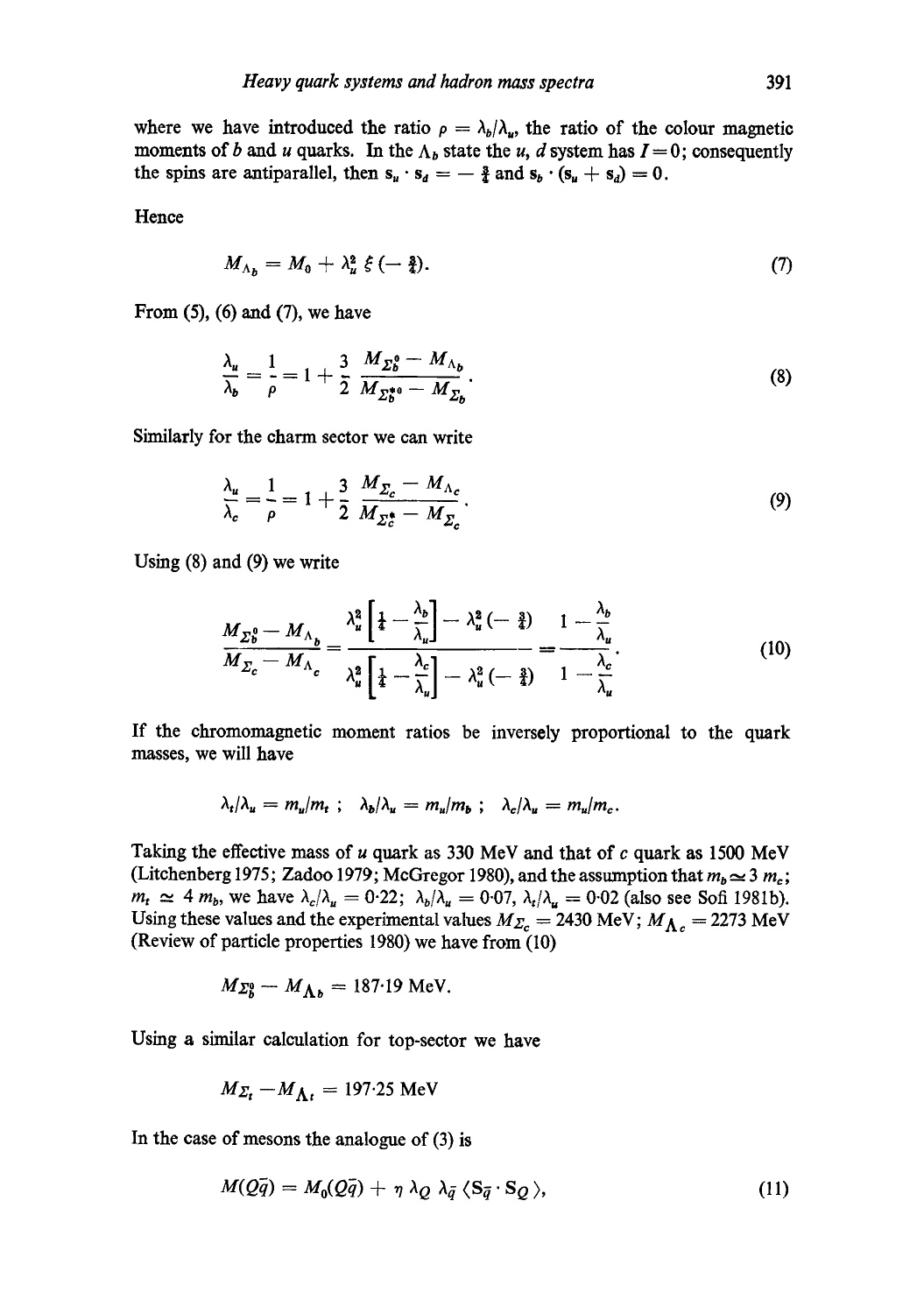where  $\eta$  is a positive parameter. Here

$$
S_{\bar{q}} \cdot S_Q = \frac{1}{2} \left[ (S_{\bar{q}} + S_Q)^2 - (S_{\bar{q}})^2 - (S_Q)^2 \right]
$$
  
=  $\frac{1}{4}$  for *s*-wave vector states and

 $=-\frac{3}{4}$  for s-wave pseudoscalar states.

From (11) we get the relation

$$
\frac{M_{\rho} - M_{\pi}}{M_{B^*} - M_B} = \frac{\lambda_u}{\lambda_b} = \frac{M_{D^*} - M_D}{M_{B_c^*} - M_{B_c}}
$$
  
since  $\frac{\lambda_b}{\lambda_u} = 0.07$ ,  
 $B^* - B = 44.8 \text{ MeV}; \text{ and}$   
 $B_c^* - B_c = 9.8 \text{ MeV}$ 

Similarly we get

$$
B_s^* - B_s = 35
$$
 MeV.

These results agree with the predicted results of Sofi(1981). Applying the same technique to T-mesons, one gets the hyperfine mass splitting as

$$
T_u^* - T_u = 10.85 \text{ MeV}
$$
  

$$
T_s^* - T_s = 6.6 \text{ MeV}
$$
  

$$
T_c^* - T_c = 2.31 \text{ MeV}
$$
  

$$
T_s^* - T_b = 0.78 \text{ MeV}
$$

We can also get nearly same results if we use the relation

$$
\frac{M(T_q^*) - M(T_q)}{M(D^*) - M(D)} \simeq \frac{m_c}{m_t} \otimes \frac{m_u}{m_q}
$$

## **3. Conclusion**

We have studied the hyperfine splitting of bottom and top hadrons using the idea of chromomagnetic forces among quarks. According to Ono (1978) who has also calculated the mass splitting, the mass differences of baryons are caused by: (i) The mass difference between  $u$  and  $d$  quarks. (ii) The Coulomb forces among quarks. (iii) The magnetic hyperfme interaction.